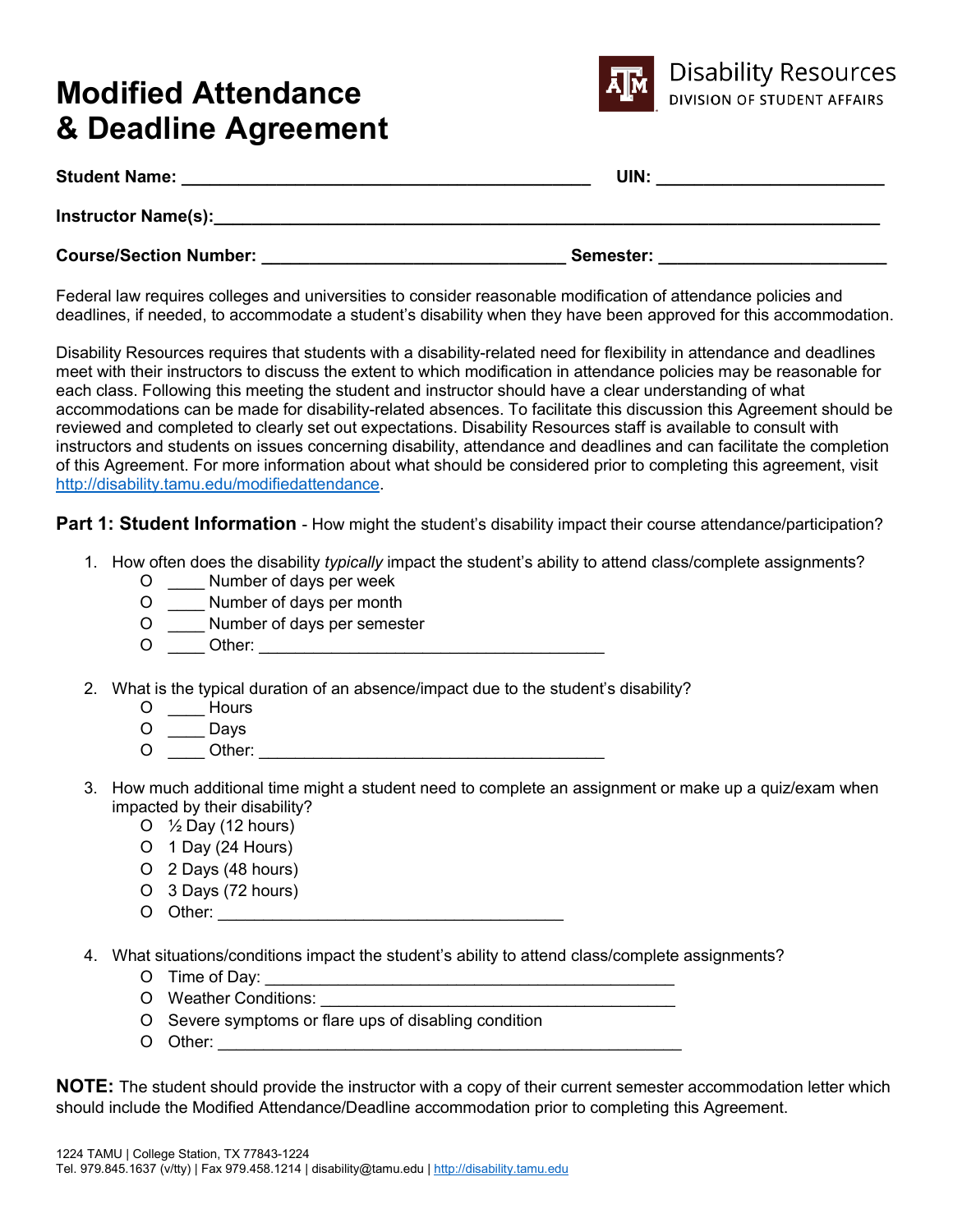## **Part 2: Instructor Information: Course Attendance, Participation and In-class Quizzes/Exams**

#### 1. Attendance Policy Review & Modification

O There is not an attendance policy for this course.

Based upon the course syllabus, what is the standard allowed number of absences or percentage (that will not impact a student's grade)?

\_\_\_\_\_\_\_\_\_\_ total absences (or \_\_\_\_\_\_\_ % of \_\_\_\_\_\_\_\_ Total Number of Classes)

O *Modification to attendance policy:* What is the number of absences or percentage that would be reasonable and still allow the student to fulfill the learning outcomes of the course?

\_\_\_\_\_\_\_\_\_\_ total absences (or \_\_\_\_\_\_\_ % of \_\_\_\_\_\_\_\_ Total Number of Classes)

#### 2. In-class Assignments/Quizzes and Exams

What is the protocol for making up an in-class assignment, quiz or exam?

- O This class does not require in-class assignments, quizzes/exams.
- O Contact the instructor or designee within days to schedule a make-up assignment/quiz/exam.
- O The student can complete an alternative assignment/activity to earn assignment points (please detail alternative assignment options in an addendum to this agreement).
- O Other:
- 3. Class Participation
	- O This class does not require class participation.
	- O The student can complete an alternative assignment/activity to earn class participation points. (Please detail alternative assignment options in an addendum to this agreement).
	- O The grading rubric can be modified so that it will not penalize a student for missed participation. (Please document modification to grading rubric in an addendum to this agreement)

### **Part 3: Instructor Information: Assignments/Projects**

- 1. If a student is unable to submit an assignment or project for this course by the posted deadline they should:
	- O Submit the assignment within hours of the deadline.
	- O Submit the assignment within \_\_\_ days of the deadline.
	- O Other:
	- O There are no assignments or projects due for this course.
- 2. How should the student submit the assignment/project?
	- O Email the assignment to the instructor or designee.
	- O Submit assignment through Learning Management System (LMS)
	- O Bring the assignment to the next scheduled class.
	- O Bring the assignment to the instructor's office or drop at instructors' mailbox**.**